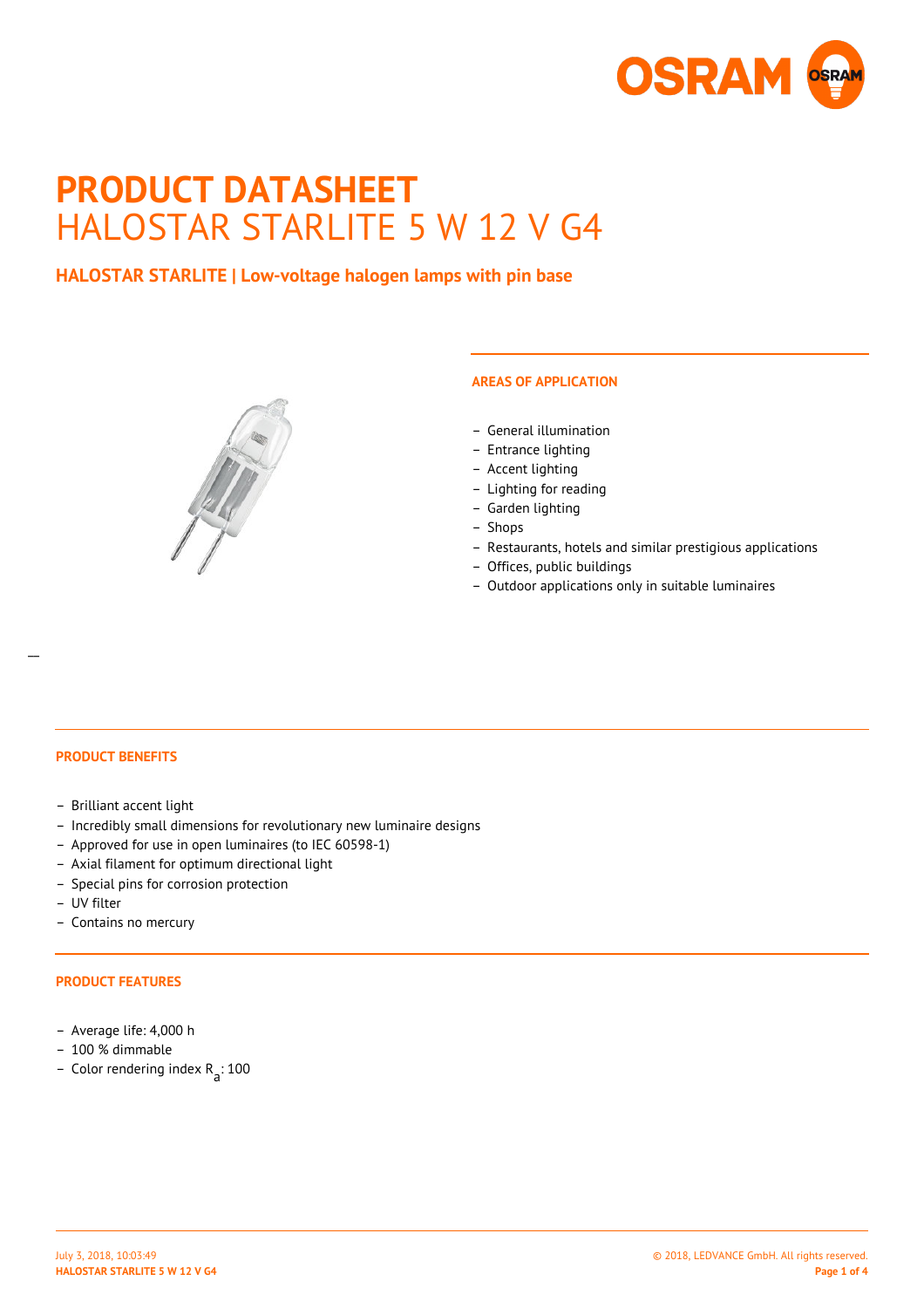# **TECHNICAL DATA**

#### Electrical data

| Nominal wattage        | 5.00 W |
|------------------------|--------|
| <b>Nominal voltage</b> | 12 V   |
| <b>Rated wattage</b>   | 5.00 W |
| Power factor $\lambda$ | 1.00   |

### Photometrical data

| <b>Nominal luminous flux</b>            | 55 lm      |
|-----------------------------------------|------------|
| Rated color temperature                 | 2700 K     |
| Light color (designation)               | Warm White |
| <b>Rated luminous flux</b>              | 55 lm      |
| Color rendering index Ra                | 100        |
| Lumen main.fact.at end of nom.life time | 0.80       |
| Color temperature                       | 2700 K     |
| <b>Luminous flux</b>                    | 55 lm      |
| Color rendering index Ra                | 100        |

# Light technical data

| <b>Starting time</b> | $\sim$ $\sim$<br>U.U .<br>. |
|----------------------|-----------------------------|

 $\overline{a}$ 

# Dimensions & weight



| <b>Diameter</b>           | $10.0$ mm       |
|---------------------------|-----------------|
| Overall length            | 33.0 mm         |
| Light center length (LCL) | $22.0$ mm       |
| Length                    | 33.0 mm         |
| <b>Outer bulb</b>         | T <sub>10</sub> |
| Maximum diameter          | $10.0$ mm       |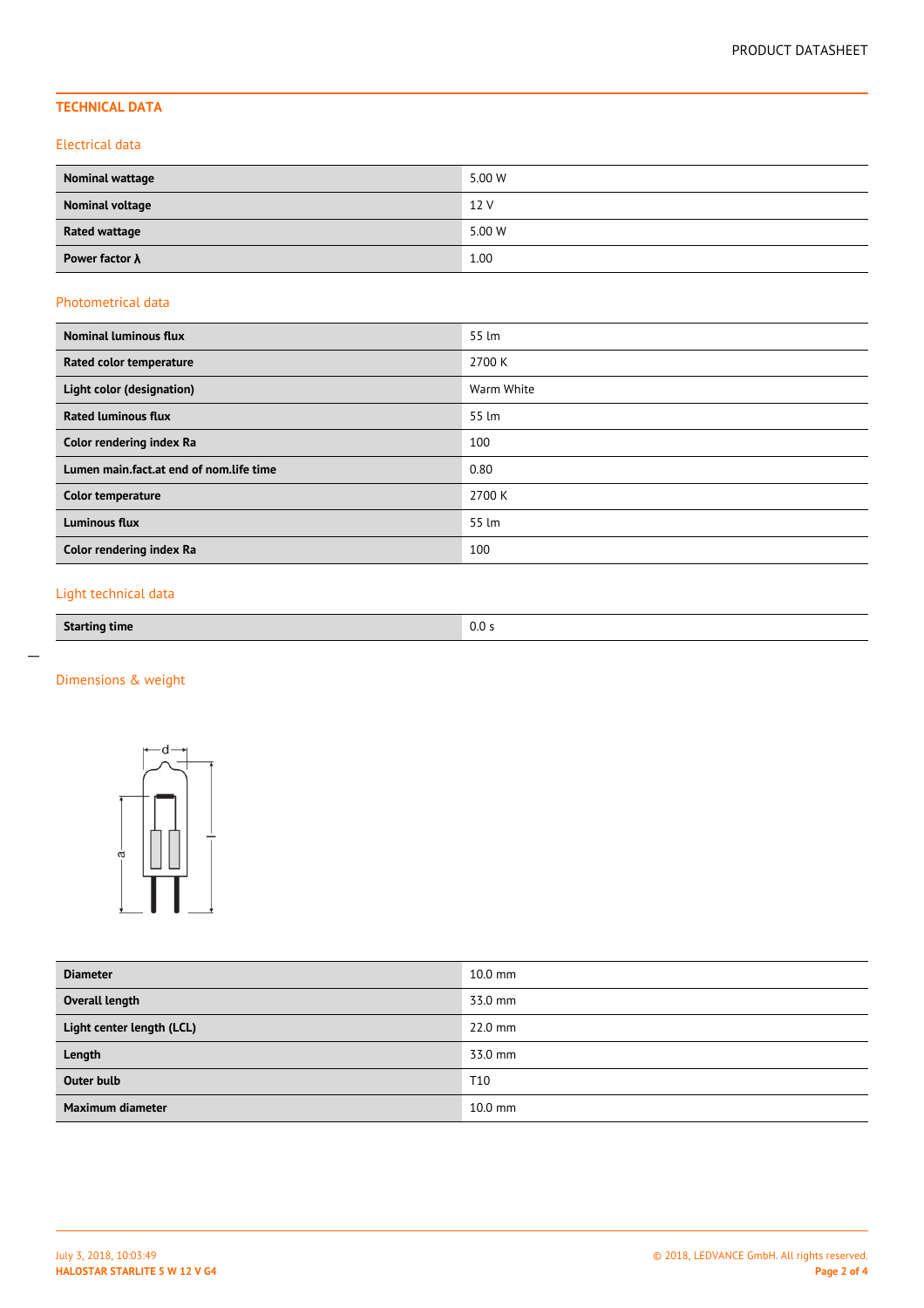Lifespan

| Nominal lamp life time     | 2000 h |
|----------------------------|--------|
| Rated lamp life time       | 2000 h |
| Number of switching cycles | 100000 |

#### Additional product data

| <b>Base (standard designation)</b> | G <sub>4</sub>    |
|------------------------------------|-------------------|
| <b>Mercury content</b>             | 0.0 <sub>mg</sub> |
| Mercury-free                       | Yes               |

# Capabilities

 $\overline{a}$ 

| <b>Burning position</b> | Any |
|-------------------------|-----|
| <b>Dimmable</b>         | Yes |

### Certificates & standards

| <b>Energy efficiency class</b> | в           |
|--------------------------------|-------------|
| <b>Energy consumption</b>      | 6 kWh/1000h |
| <b>Energy efficiency class</b> | R           |

# Country-specific categorizations

**ILCOS** HSGST/C/UB-5-12-G4-10/22